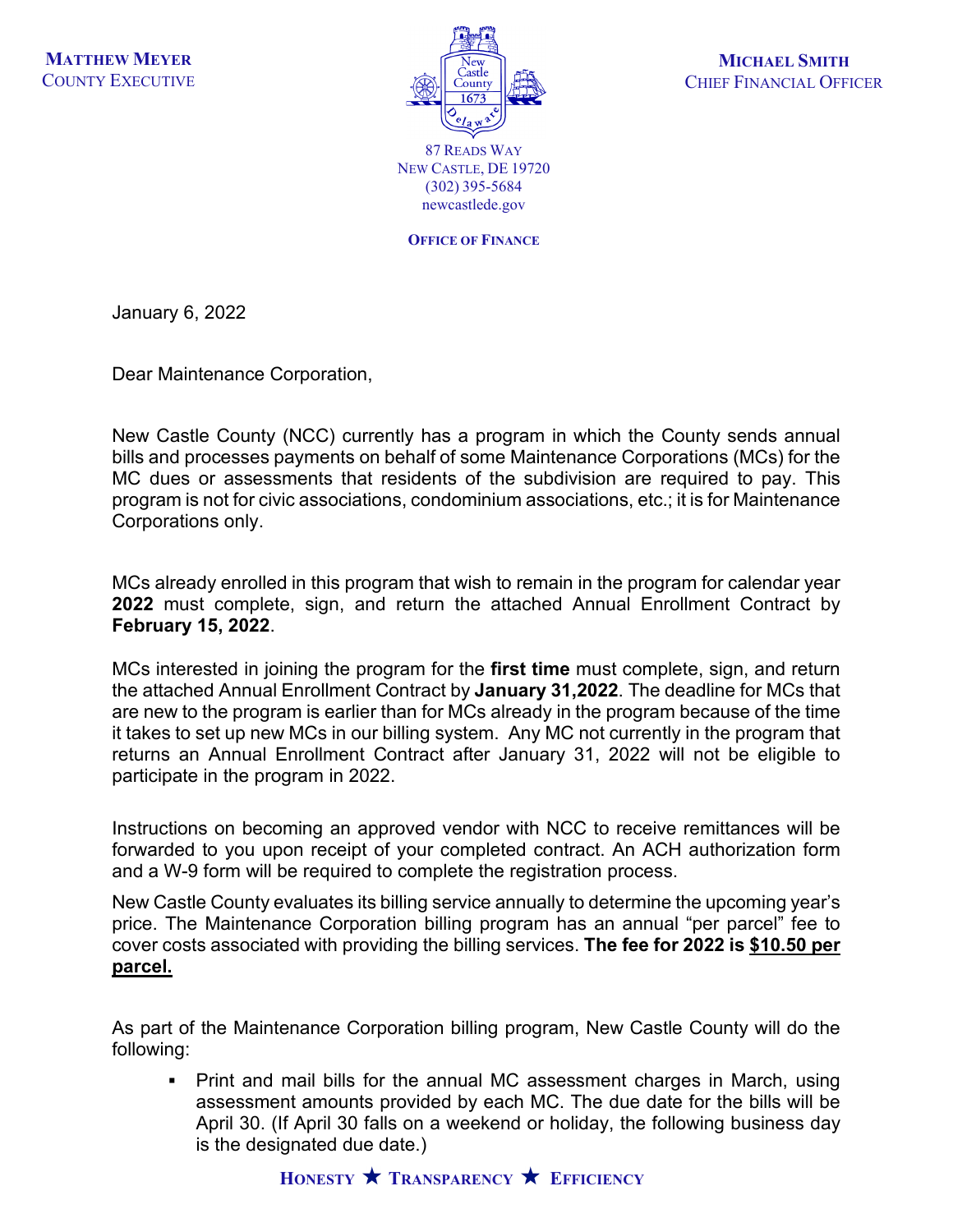- Add penalty once a month (using the penalty calculation provided by the MC) to principal amounts that are unpaid as of the last day of the prior month, and send past due notices in May, August, and November to owners detailing their unpaid balances.
- Make any authorized adjustments to assessment or penalty amounts. No adjustments will be made without a written request from an authorized member of the MC; except in correcting errors made by New Castle County.

Remit amounts received for each Maintenance Corporation by ACH based on the schedule below (pending weekends, holidays, and NCC's month end accounting schedule).

- February (for payments posted from November 1 to January 31)
- May (for payments posted from February 1 to April 30)
- June (for payments posted from May 1 to May 31)
- August (for payments posted from June 1 to July 31)
- November (for payments posted from August 1 to October 31)
- With each remittance, a report showing payments by customer for that period will be sent to the MC.
	- Note: Maintenance Corporations may also periodically request reports showing unpaid balances by customer.

All questions and concerns should be directed to:

- Primary contact:
	- Maria Scarpa

Phone: (302) 395-5340, option 4

Email: [NCCMainCorpBilling@newcastlede.gov](mailto:NCCMainCorpBilling@newcastlede.gov)

• Mailing Address: New Castle County – Treasury Maintenance Corporation Billing 87 Reads Way New Castle, DE 19720

Each Maintenance Corporation in the program must fulfill all the obligations listed below.

- MCs already in the County billing program must return a completed and signed Annual Enrollment Contract by February 15. If February 15 is on a weekend or County holiday, the contract is due the next business day. The enrollment contract must be signed / initialed at each respective area, and every line item must be fully completed.
- MCs that are new to the program must return a signed, fully completed Annual